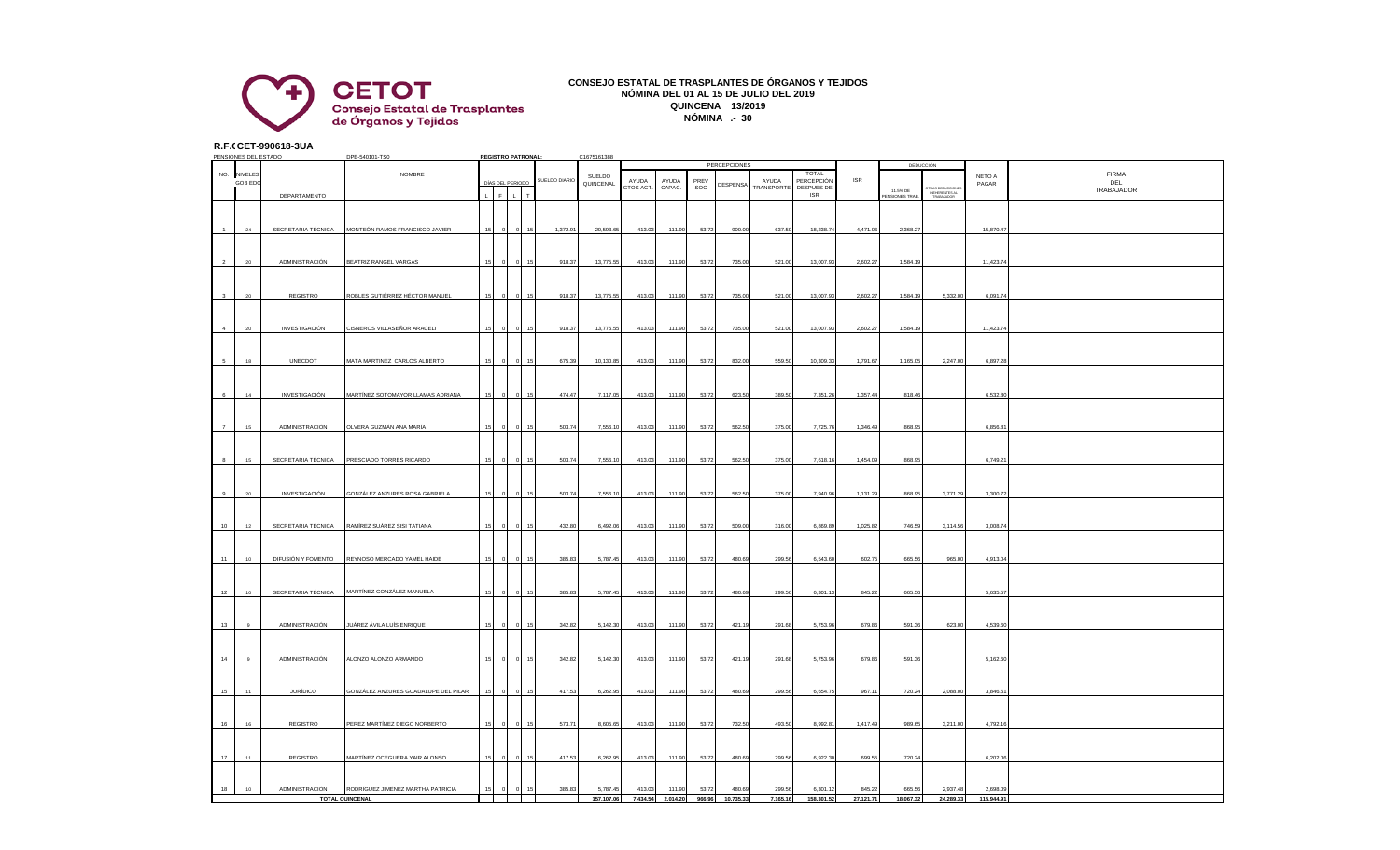

## **CONSEJO ESTATAL DE TRASPLANTES DE ÓRGANOS Y TEJIDOS NOMINA NO.- 31 PAGO DE ESTÍMULO POR PUNTUALIDAD 2DO TRIMESTRE 2019**

| NO. NIVEL<br><b>GOB EDO</b> |    | <b>NOMBRE</b>                                        |                                |                                       |                                            |                    |                             | <b>FIRMA</b><br><b>DEL</b> |
|-----------------------------|----|------------------------------------------------------|--------------------------------|---------------------------------------|--------------------------------------------|--------------------|-----------------------------|----------------------------|
|                             |    |                                                      | <b>SUELDO</b><br><b>DIARIO</b> | EST. * EL MES<br><b>DE ABRIL 2019</b> | <b>EST.* EL MES</b><br><b>DE MAYO 2019</b> | EST. * EL MES      | DE JUNIO 2019 TOTAL A PAGAR | <b>TRABAJADOR</b>          |
|                             |    |                                                      |                                |                                       |                                            |                    |                             |                            |
| $\overline{1}$              | 14 | MARTINEZ SOTOMAYOR LLAMAS ADRIANA                    | 474.47                         | 474.47                                | 474.47                                     | 474.47             | 1,423.41                    |                            |
| $\overline{2}$              | 15 | OLVERA GUZMAN ANA MARIA                              | 503.74                         | 503.74                                | 0.00                                       | 503.74             | 1,007.48                    |                            |
| 3                           | 15 | PRESCIADO TORRES RICARDO                             | 503.74                         | 503.74                                | 503.74                                     | 503.74             | 1,511.22                    |                            |
| $\overline{4}$              | 12 | RAMIREZ SUAREZ SISI TATIANA                          | 432.80                         | 432.80                                | 432.80                                     | 432.80             | 1,298.40                    |                            |
| $5\overline{)}$             | 11 | MARTINEZ GONZALEZ MANUELA                            | 385.83                         | 385.83                                | 385.83                                     | 385.83             | 1,157.49                    |                            |
| 6                           | 9  | JUÁREZ ÁVILA LUÍS ENRIQUE                            | 342.82                         | 342.82                                | 342.82                                     | 342.82             | 1,028.46                    |                            |
| $\overline{7}$              | 9  | ALONZO ALONZO ARMANDO                                | 342.82                         | 342.82                                | 342.82                                     | 342.82             | 1,028.46                    |                            |
| 8                           | 11 | RODRIGUEZ JIMENEZ MARTHA PATRICIA                    | 385.83                         | 385.83                                | 385.83                                     | 385.83             | 1,157.49                    |                            |
| 9                           | 11 | GONZALEZ ANZURES GUADALUPE DEL PILAR<br><b>TOTAL</b> | 417.53                         | 417.53<br>3,789.58                    | 417.53<br>3,285.84                         | 417.53<br>3,789.58 | 1,252.59<br>10,865.00       |                            |